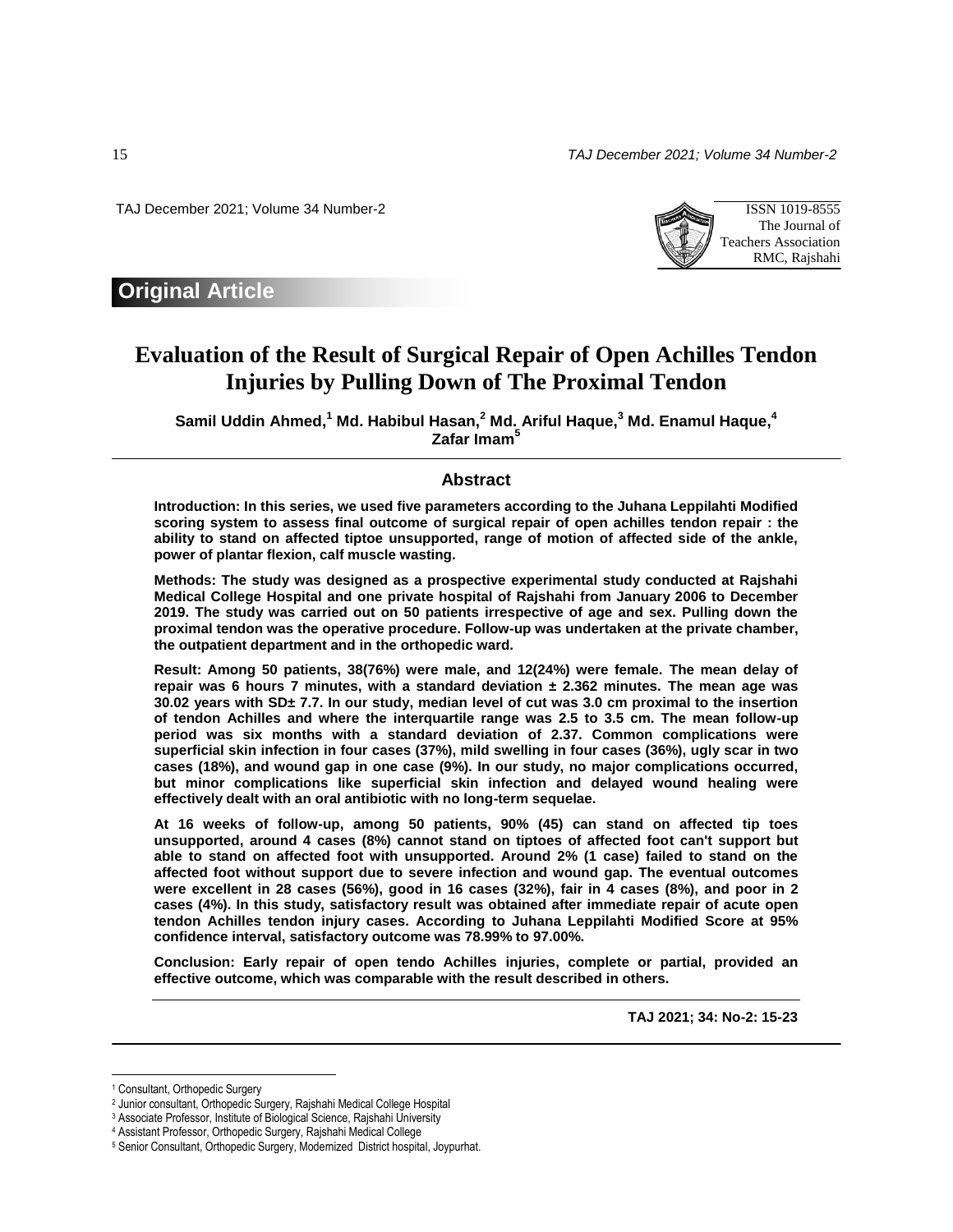#### **Introduction**

Ruptured of the Achilles tendon was first described by Ambroise pare in 1575 and was reported in the literature in 1633.1 After the 1920s, the use of the operative treatment increased, primarily because of reports by Abrahamsen.2 Quenu and Stoiannvitch3 who advocated surgical repair, based on accumulated cases from the literature. Surgery has become the accepted treatment of Achilles tendon rupture. This period was characterized by a statement such as "Patients with a ruptured of the Achilles tendon should be operated on and should be operated on without delay.1

Hippocrates view of rupture of the calcaneal tendon was that this tendon, if bruises or cut, Causes the most acute fevers, induces choking, deranges the mind and at length brings death.4

In 2002, in a systemic review and meta-analysis, Bhandari et al.5 pooled the results of 448 patients randomized to either operative or non-operative treatment following Achilles tendon rupture and reported a relative risk or re-rupture of 0.32 (95%) confidence interval (CI), 0.14 to 0.71) in favor of surgical repair. A regiment for functional treatment after repair of the Achilles tendon was first described by Marti and Weber.6 These authors removed the plaster cast for four, five, or six days and instructed the patients in active range of motion exercise for the ankle and knee. After the motion of the ankle had almost returned to normal, a below-the-knee plaster cast was worn for six to eight weeks, and the patient was allowed progressive weight-bearing. Since the late 1980s, some new regimens involving early motion have been reported.7 All of these regimens had satisfactory results without an increase in the rate of failure or a substantial elongation of the tendon.8

Recent reports in the literature have favored operative treatment of an acute rupture of the Achilles tendon. In a retrospective study of 314 patients who had undergone open repair between 1980 and 1991, Winter et al.9 Noted that nine patients had delayed wound healing, ten had deep wound infection requiring additional operative

treatment, and two had a sinus necessitation debridement and closure. In the report by Cetti et al.10 on open repair in fifty-six of 111 patients, 4% had deep wound infection, 2% had delayed healing, 10% had adhesion of scar tissue, and 12% had disturbance of sensation. Although Nystrom and Holmlund11 reported that separation of the AT ends followed a biphasic course, with an initial separation of the AT ends followed a biphasic course, with an initial separation in the interval 0 to 7 days, no separation on 8 to 12 days and late separation in 22 to 35 days, the present elongation curves first rose and then slowly fell in both groups. After 06 weeks, the AT preserved its length or even shortened a little in the early motion group. Cetti et al.12 showed that patients treated postoperatively for six weeks with a mobile cast were able to resume sports activities sooner than those treated for the same length of time with a below-knee with the ankle in a 20 degree equine position for six weeks. Rantanen et al.13 Reported good results obtained by Achilles rupture treatment using early postoperative immobilization of the ankle in a neutral position, but no controlled comparisons with other regimens have been reported. Since the late 1980s, There has been a trend toward functional postoperative treatment, which has been reported to be welltolerated, safe, and effective in a compliant, wellmotivated patient. In a meta-analysis by Khan et al.14 there ruptured rates were estimated at 3.5% and 12.6% in surgically and non-surgically treated patients, respectively. Other authors have pointed out that surgical treatment is associated with a higher rate of other complications, such as infections, wound problems, nerve injuries, and adhesion after surgery. Early weight-bearing and mobilization with or without surgical treatment are suggested to produce the best result, provided that the tendons end is in contact.15

#### **Materials and Methods**

The study was designed as a prospective experimental study conducted at Rajshahi Medical College Hospital and private hospital of Rajshahi from January 2006 to December 2019. The study was carried out on 50 patients irrespective of age and sex.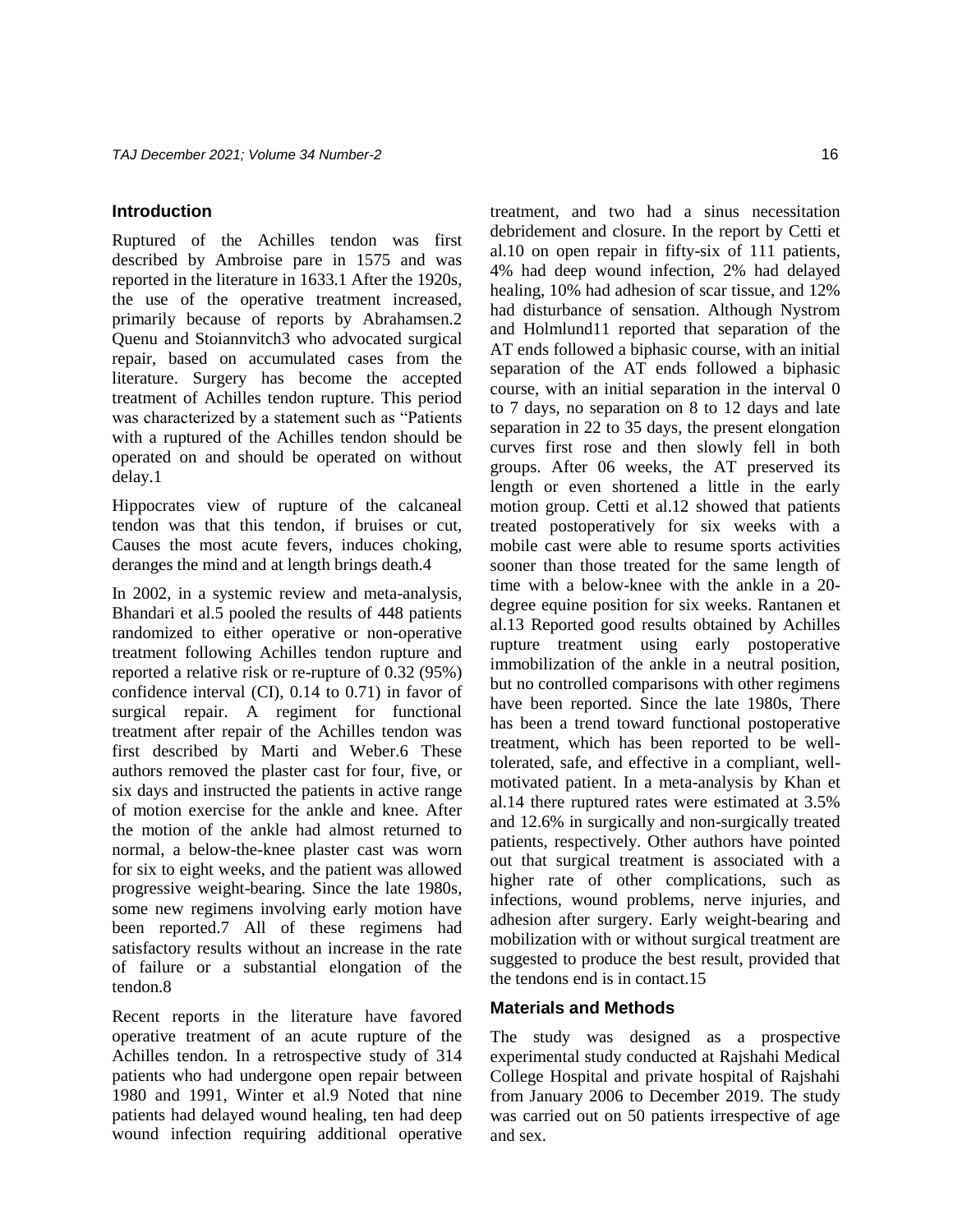After appropriate preoperative counseling and discussion with the patient or the patient's guardian about the merits and demerits of the surgical procedure, written informed consent was taken.

After admission, tetanus prophylaxis was administered to all patients. Oral Cefuroxime 500 mg, 12 hourly, and flucloxacillin 500 mg were administered six hourly for two weeks. If needed, antibiotic changes according to the culture sensitivity report. The operation is performed under local anesthesia in the prone position. Then, a thorough surgical bath was performed with normal saline solution and soap. Aseptic surgical cleansing was performed with a mixture of Hexiscrub, povidone-iodine, hydrogen peroxide, and normal saline. Finally, the wound was washed with 4 to 5 liters of normal saline solution, and a swab was taken for culture and sensitivity testing. After a surgical bath tourniquet was applied to the thigh, the wound was then painted with an antiseptic solution, especially povidone-iodine, and a proper draping was done.

A longitudinal incision was made parallel and medial or lateral to the tendon Achilles. The sural nerve located on the lateral side of the Achilles tendon should be preserved. The paratenon was then opened longitudinally, and the Allis tissue forceps were inserted, and the cut proximal end of the tendon was clamped. The application of sustained gentle traction brought this tendon into view. The number one prolene suture material was used. Suture material was passed through the proximal tendon about 3 cm from the cutting margin.



The average and parallel closures of the stitch went distally through the distal ligament. For spike, it was fixed with 3-0. Cutaneous closure was performed with prolene. The best surgical result requires an excellent surgical technique, respecting the contraindications, and for appropriate selection of patients. After tendon repair, the anterior slab of the short leg was held with the knee flexed 40 degrees, and the ankle flexed 10 degrees in the gravity equinus position. Isometric quadriceps exercise and finger movement was recommended. The patients were discharged on the 1st postoperative day and were recommended to walk with a pair of crutches without load.

#### **Postoperative follow-up**

All patients were asked to come to the hospital for regular follow-up according to the following protocol. The follow-up varies from 6 months to 12 months. At all follow-up visits, the patient was asked about any symptoms, looked for a sign of infection, and after plaster removal, examined clinically to assess the power of plantar flexion, calf muscle wasting, and range of movement of ankle and knee of the affected limb.

The patient was seen for follow-up on the third postoperative day and examined for any signs of infection. The patient was advised to continue with the quadriceps and hamstring strengthening exercise and walk with the pair of crutches. Patients were brought in for the second visit in the 14th pod. The stitches were removed, and the below anterior knee slab changed to below-knee plaster cast with the ankle in equinus gravity position for four weeks. Exercises to strengthen the quadriceps, knee movement, and hip movement within the active range of motion were recommended to patients. Patients were also advised to walk on crutches without weightbearing. When an infection occurs, a swab is taken for culture, and antibiotic changes according to the sensitivity of the culture.

The patient was advised to dress regularly until the infection cleared. The patients have come for 3rd visit at six weeks. At that time, plaster was changed to below the knee plaster in the neutral position for another four weeks. The patients were advised to continue the exercise and to walk on crutches without bearing weight. Then after ten weeks, the cast was removed when the patients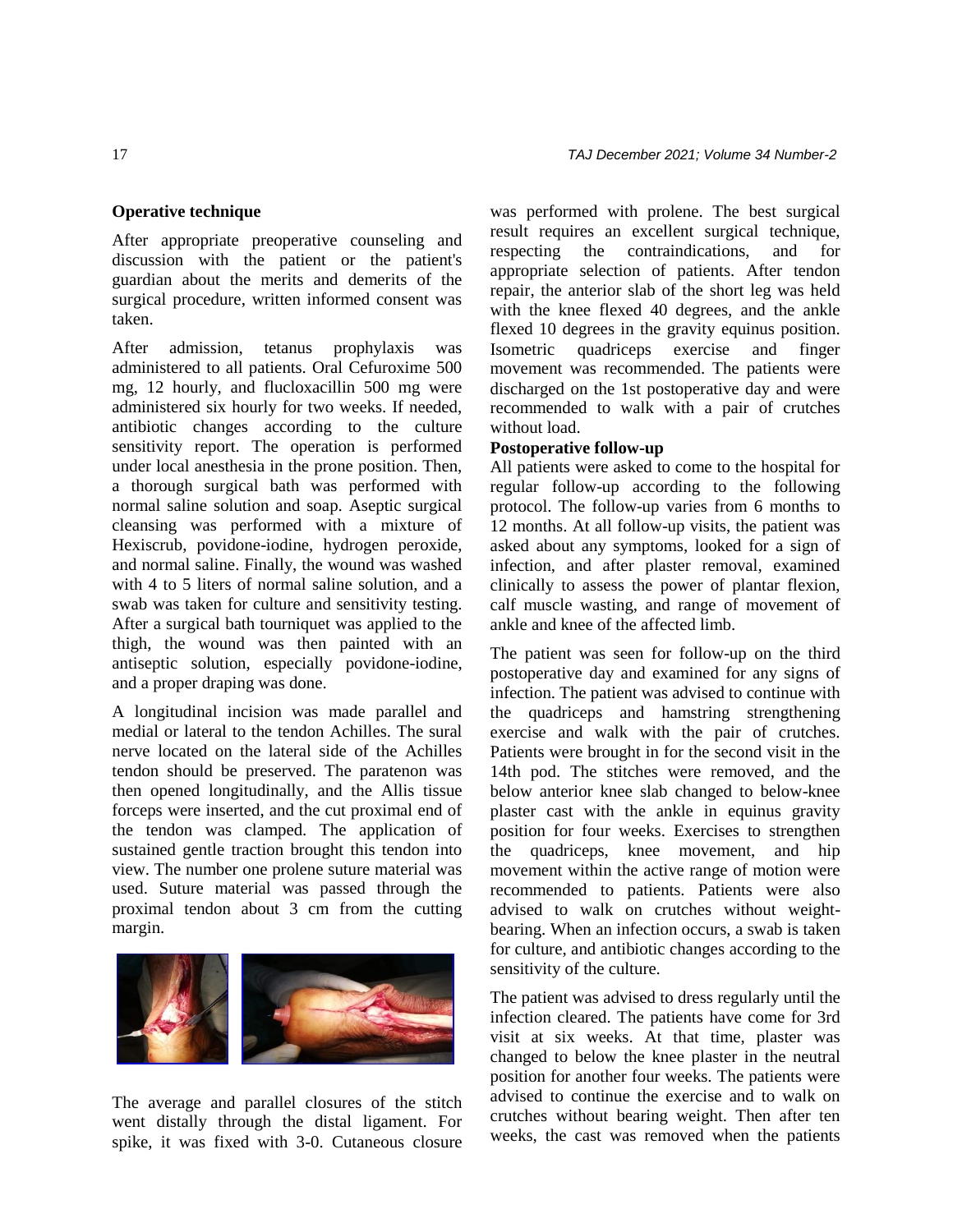came for the fourth visit. The patient was advised to walk in a 2-inch high-heeled shoe and on crutches for an additional 2 to 4 weeks. Manual therapy such as mobilization of the soft tissue to decrease edema, cross friction massage to the scar, soft tissue mobilization technique to the plantar fascia and flexor halluces longus, mobilization of the ankle to the subtalar joint was recommended and the talocrural joint. Therapeutic quadriceps strengthening exercise, knee movement, ankle tube exercise was recommended for ankle joint dorsiflexion, plantar flexion, inversion, and eversion. Patients also recommend towel curl, towel sweep for weight-bearing, or partial weight bearing on the affected foot, as tolerated, along with bilateral standing heel raise exercises. The patients were advised not to jump or run. Patients came for the 5th visit at 12 weeks. The patients were then recommended to bear full weight with the affected limb without the aid of walking aid. Patients were advised to do manual therapy in conjunction with therapeutic exercises such as standing calf stretch, balance exercise, Swiss ball knee and gluteal strengthening exercise, and elastic tube side step exercise along with heel raise exercises with single-leg standing. The patient arrived at the final visit at 16 weeks. At that time, the final assessment of patient outcomes was performed according to the Juhana leppilahti scoring system. Subsequent visits with an interval of 3 months were recommended until satisfactory functional improvement of the injured leg was achieved. Jumping, running, or lifting weights was allowed after six months.

Outcome assessment after primary repair according to the Juhana Leppilahti scoring system :

90 points and more - Excellent result from 75 to 89 points –Good

From 60 to 74 points – Fair Less than 60 points – Poor

#### **Results**

The study was carried out over a 14-year period (i.e., Jan 1, 2006, to Dec 31, 2019) in the Department of Orthopedics, RMCH, and Private Hospitals of Rajshahi. The patients were followed up in OPD orthopedic surgery and routine indoor orthopedic surgery and in a private chamber. Within the period, 50 patients were prospectively selected for the study. This method of operation was to pull down the proximal tendon.

This prospective experimental study was carried out to evaluate the outcome of an early repaired tendon injury by pulling down the proximal tendon. The objectives of the study are to know the common cause of the cut injury, the incidence of age and sex, the level of injury, and propose the treatment of these cases in a comfortable, economical and convenient way for the patient.

This chapter describes the results and subsequent observations of the study in detail.

**Table 3.1:** Age and sex distribution of study stakeholders

|              | <b>Sex</b>    |             |               |            |              | <b>Mean</b> |  |
|--------------|---------------|-------------|---------------|------------|--------------|-------------|--|
|              |               | <b>Male</b> |               | Female     | <b>Total</b> | $*$ SD      |  |
| Age          | <b>Number</b> | Percentage  | <b>Number</b> | Percentage | Percentage   |             |  |
| $12 - 25$    | 8             | 66.0        | 4             | 34.0       | 100%         |             |  |
| 26-35        | 20            | 77.0        | 6             | 33.0       | 100%         |             |  |
| 36-45        | 10            | 83.0        | 2             | 17.0.      | 100%         | 30.02       |  |
| <b>Total</b> | 38            | 76%         | 12            | 24%        | 100%         | 7.71        |  |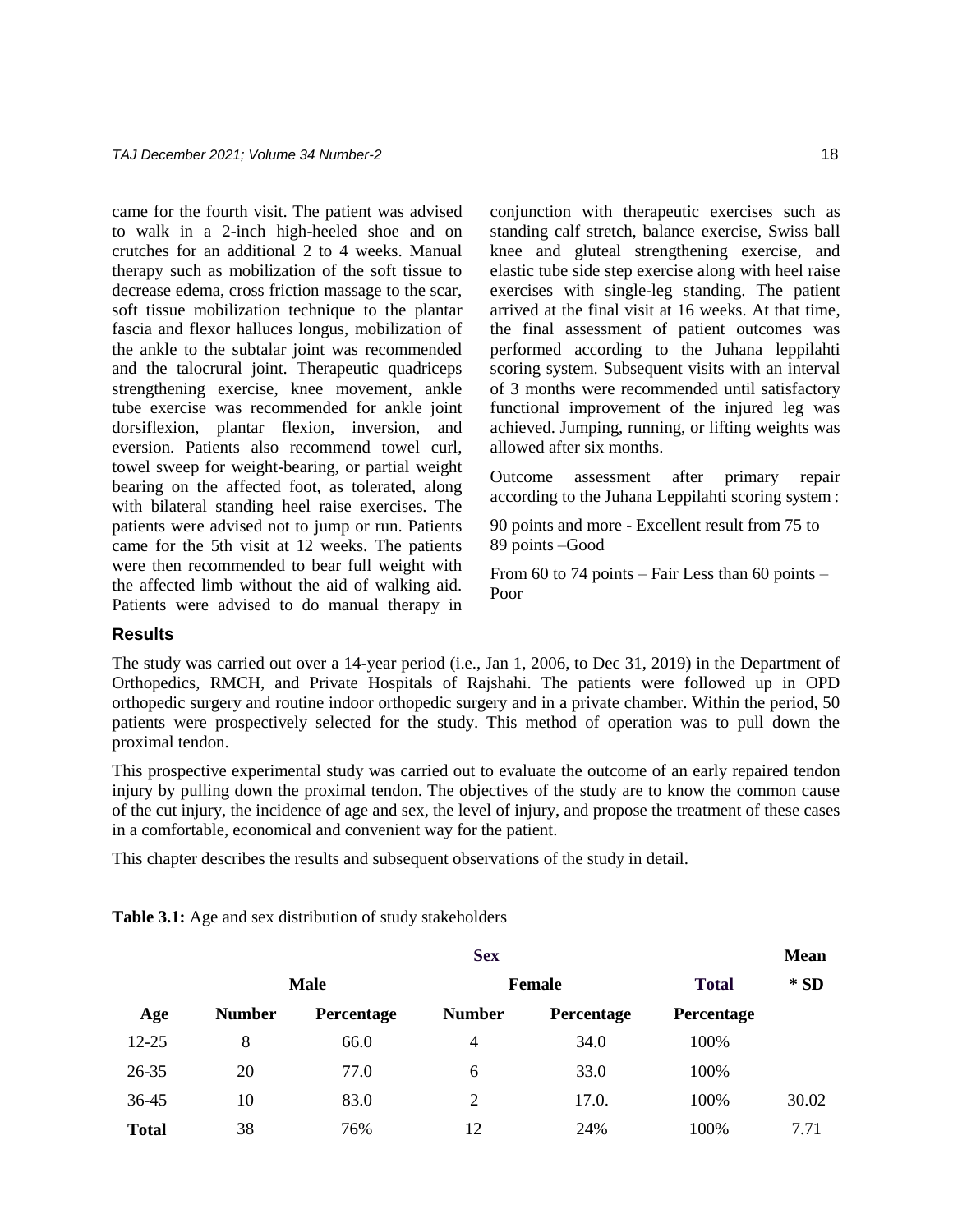Among 50 patients, 38(76.0%) were male, and 12(24.0%) were female. The mean age was 30.02 years with a standard deviation of  $\pm$  7.71.

**Table 3.2:** Distribution of the study patients on the basis of causes of injury (n=50)

| <b>Causes of injury</b> | <b>Number of patients</b> | <b>Percentage</b> |
|-------------------------|---------------------------|-------------------|
| Broken toilet pan       | 25                        | 50.0              |
| Sharp weapon            | 15                        | 30.0              |
| Machinery               | 10                        | 20.0              |

Table 3.2 shows 50% injury was due to sharp edge of broken toilet pan following slip on Indian type of toilet pan.



| Percentage                                                                                        | 40<br>30<br>20<br>10 |                          |                     | 40.0                       |                                |
|---------------------------------------------------------------------------------------------------|----------------------|--------------------------|---------------------|----------------------------|--------------------------------|
|                                                                                                   | $\overline{0}$       | Right                    |                     | Lelt                       |                                |
|                                                                                                   |                      |                          | Side of involvement |                            |                                |
| <b>Table 3.3:</b> Distribution of the study patients by level of cut due to acute injury $(n=50)$ |                      |                          |                     |                            |                                |
| Level of cut                                                                                      |                      | <b>Number Percentage</b> |                     | <b>Median Level of cut</b> |                                |
| $2-3$ cm                                                                                          |                      | 25                       | 50.0                |                            | Interquartile<br>range $(IQR)$ |
| $3-4$ cm                                                                                          |                      | 19                       | 38.0                |                            |                                |
| 4-5 cm                                                                                            |                      | 5                        | 10.0                |                            |                                |
| $>6$ cm                                                                                           |                      | 1                        | 2.0                 |                            |                                |
| Total                                                                                             |                      | 50                       | 100.0               | 3.0                        | 2.5 to 3.5 cm                  |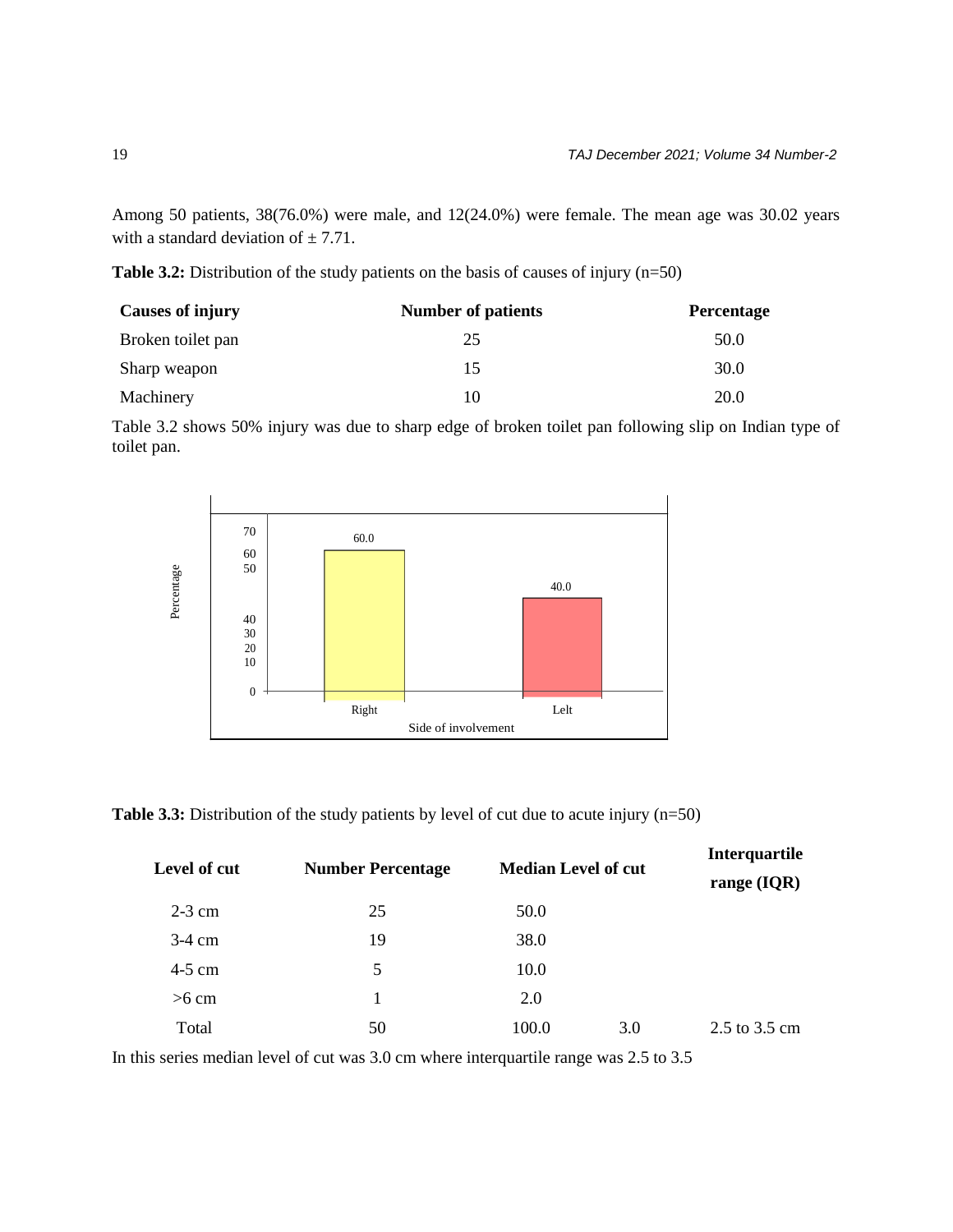| Delay 71       | <b>Number</b>  |            | <b>Mean</b> | <b>Standard</b> |  |
|----------------|----------------|------------|-------------|-----------------|--|
|                |                | Percentage | delay       | deviation       |  |
| $\leq$ 4 hours | $\overline{4}$ | 8.0        |             |                 |  |
| 4-6 hours      | 30             | 60.0       | 6 hours     | z 2.362         |  |
| 6-8 hours      | 8              | 16.0       | 7 minutes   |                 |  |
| $10-12$ hours  | 8              | 16.0       |             |                 |  |
| Total          | 50             | 100.0      |             |                 |  |

**Table 3.4:** Distribution of the study patients by treatment delay (n=50)

All the cases were operated on an emergency basis after admission through the emergency department. Most of the cases were operated on within 6 hours of injury.

The mean delay of repair was 6 hours 7 minutes, with a standard deviation of 2.362 minutes.

All the patients were advised for regular follow-up at Orthopedics outdoor or in Orthopedics indoor of RMCH. One or two visits for the initial two weeks, then regular visits at four weeks intervals up to the total return of normal daily work. The minimum and maximum follow-up periods were 5 and 16 months, respectively. The mean follow-up period was nine months with a standard deviation was 2.37.

**Table 3.5:** Distribution of the study patients by swab culture sensitivity (n=50)

| <b>Swab culture sensitivity</b> | <b>Number of patients</b>   | Percentage |  |
|---------------------------------|-----------------------------|------------|--|
| E. Coli                         | 30                          | 60.0       |  |
| Pseudomonas                     | 3                           | 6.0        |  |
| Klebsiella                      | $\mathcal{D}_{\mathcal{L}}$ | 4.0        |  |
| No growth                       | 15                          | 30.0       |  |

| <b>Table 3.6:</b> Distribution of the study subjects by ankle range of motion $(n=50)$ |  |
|----------------------------------------------------------------------------------------|--|
|----------------------------------------------------------------------------------------|--|

| Ankle range of motion | <b>Frequency</b> | Percentage |
|-----------------------|------------------|------------|
| Normal                | 35               | 70.0       |
| Mildly limited        | 13               | 26.0       |
| Moderate limited      |                  | 4.U        |
| Total                 |                  | 100.0      |

Table 3.6 shows majority 35 (70.0%) patients had normal range of ankle joint, 13(26.0%) mildly and 2(4.0%) moderate range of ankle joint.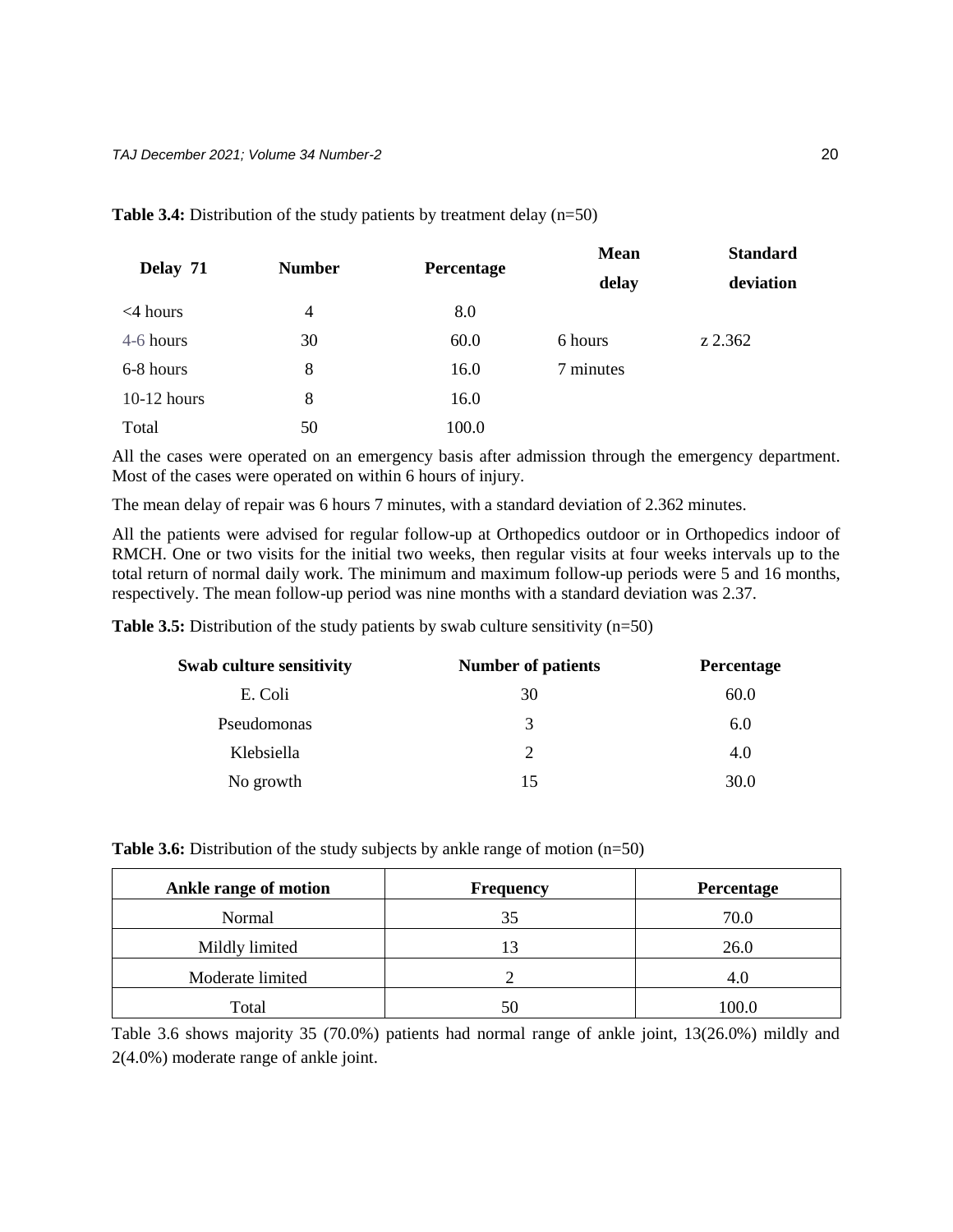|                                                                              | <b>Frequency</b> | <b>Percentage</b> |
|------------------------------------------------------------------------------|------------------|-------------------|
| Ability to stand on affected tip toes or foot                                | 45               | 90.0              |
| Can stand on affected tip toes cannot stand on affected toes<br>but stand on | 4                | 8.0               |
| Cannot stand on affected foot unsupported                                    |                  | 2.0               |
| <b>Total</b>                                                                 | 50               | 100.0             |

**Table 3.7:** Distribution of the study patients by ability to stand on affected tip toes or foot (n=50)

Table 3.7 shows majority 45(90.0%) patients were can stand on affected tip toes, 4(8.0%) were cannot stand on affected toes but stand on and only 1(2.0%) cannot stand on affected foot unsupported.

**Table 3.8:** Distribution of the patients by various minor complications (n=11)

| <b>Minor complications</b> |                           | Percentage<br>e 36.4 |  |
|----------------------------|---------------------------|----------------------|--|
| <b>Superficial skin</b>    | <b>Number of patients</b> |                      |  |
| infection                  | 4                         | 36.4                 |  |
| Mild Swelling              | 4                         | 18.2                 |  |
| Ugly scar                  | $\overline{2}$            | 9.1                  |  |
| Wound gap                  |                           |                      |  |

Table 3.8 shows regarding minor complications, 4(36.4%) patients had superficial skin infection, 4(36.4%) had mild swelling, 2 (18.2%) had ugly scar and 1(9.1%) had wound gap.



**Table 3.9:** Comparison of ankle range of motion (Planter flexion and Dorsi flexion) between healthy and injured sides after treatment

| <b>Outcome</b>                        | <b>Injured limb</b>     | <b>Healthy limb</b>    | P value  |
|---------------------------------------|-------------------------|------------------------|----------|
|                                       | <b>Mean+SD</b>          | <b>Mean+SD</b>         |          |
| Ankle range of motion                 | $36.52 \text{ z } 2.76$ | $39.8 \text{ z } 0.61$ | P > 0.05 |
| (Planter Flexion)                     |                         |                        |          |
| Ankle range of motion (Dorsi Flexion) | 22.02 3.11              | 24.9*030               | P > 0.05 |

Ankle range of motion (plantar flexion and dorsiflexion) of injured and healthy sides was measured at the last follow-up. As the sample size was greater than 30, one-sample z-test was done for calculation of test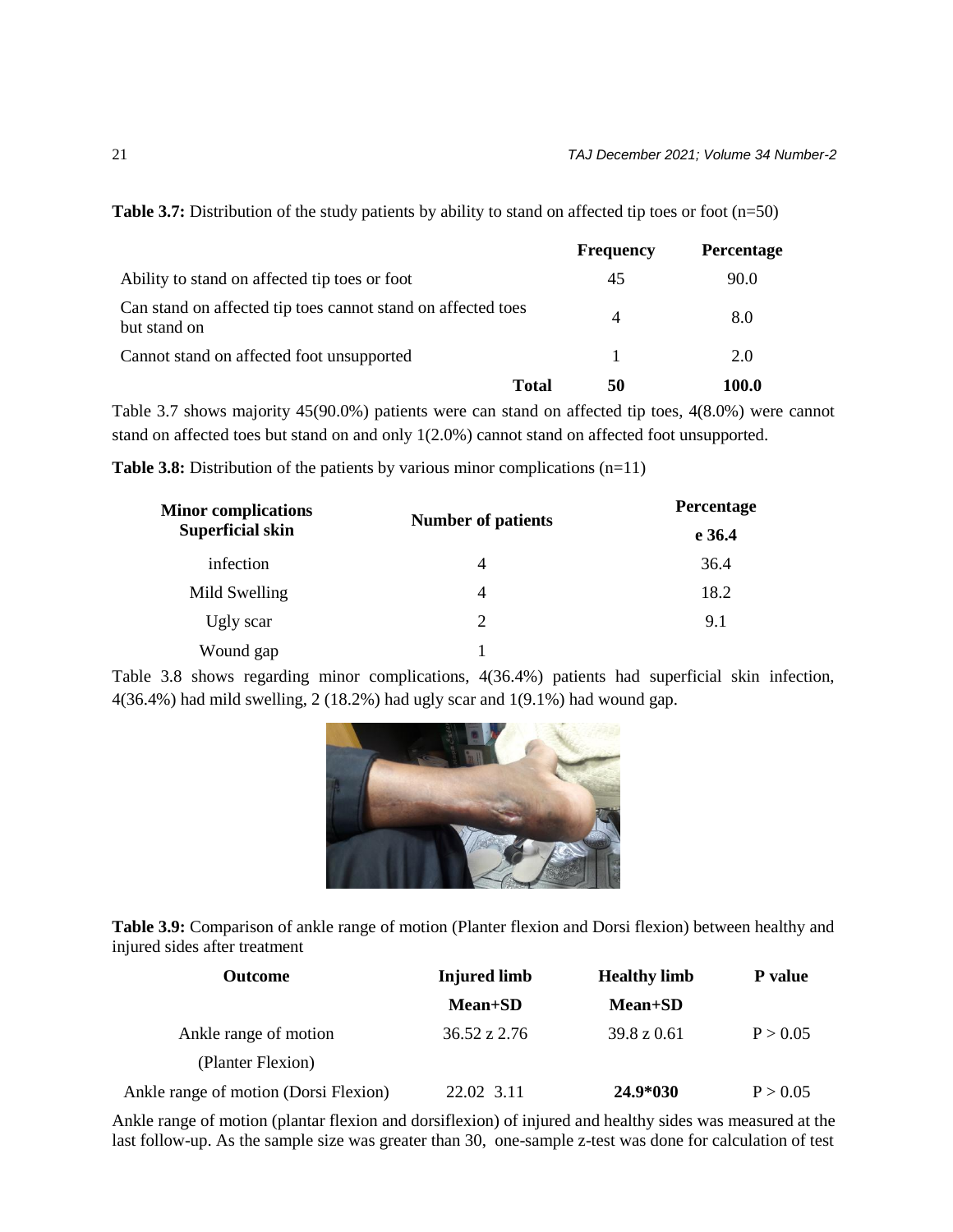statistics, and we found that there were no significant differences between ankle range of motion (planter flexion and dorsiflexion) of injured and healthy sides.

| <b>Table 3.10:</b> Distribution of the patients by final outcome $(n=50)$ |  |  |
|---------------------------------------------------------------------------|--|--|
|---------------------------------------------------------------------------|--|--|

| <b>Grade</b>                      | <b>Number of patients</b> | Percentage |
|-----------------------------------|---------------------------|------------|
| Excellent                         | 28                        | 56.0       |
| Good                              | 16                        | 32.0       |
| Fair                              | $\overline{4}$            | 8.0        |
| Poor                              | $\overline{2}$            | 4.0        |
| <b>Total</b>                      | 50                        | 100.0      |
| $Satisfactory = Excellent + Good$ |                           |            |
| $= 56\% + 32\%$                   |                           |            |
| $= 88%$                           |                           |            |
| Unsatisfactory = $Fair + Poor$    |                           |            |
| $= 8\% + 4\%$                     |                           |            |
| $= 12%$                           |                           |            |

## **Per Operative Image**